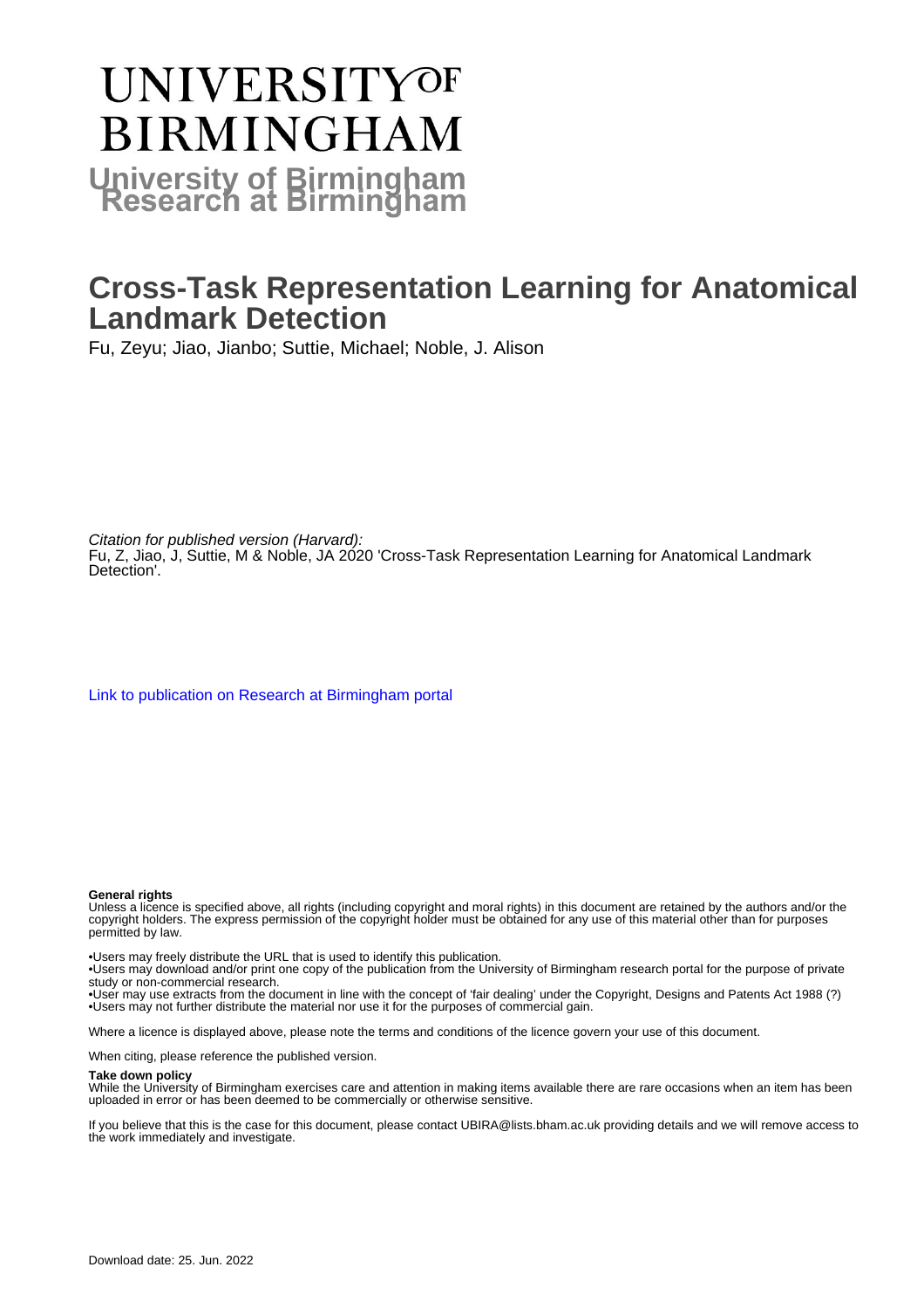### Cross-Task Representation Learning for Anatomical Landmark Detection

Zeyu Fu<sup>1</sup>, Jianbo Jiao<sup>1</sup>, Michael Suttie<sup>2</sup>, and J. Alison Noble<sup>1</sup>

<sup>1</sup> Department of Engineering Science, University of Oxford, Oxford, UK zeyu.fu@eng.ox.ac.uk

<sup>2</sup> Nuffield Department of Women's and Reproductive Health, University of Oxford, Oxford, UK

Abstract. Recently, there is an increasing demand for automatically detecting anatomical landmarks which provide rich structural information to facilitate subsequent medical image analysis. Current methods related to this task often leverage the power of deep neural networks, while a major challenge in fine tuning such models in medical applications arises from insufficient number of labeled samples. To address this, we propose to regularize the knowledge transfer across source and target tasks through cross-task representation learning. The proposed method is demonstrated for extracting facial anatomical landmarks which facilitate the diagnosis of fetal alcohol syndrome. The source and target tasks in this work are face recognition and landmark detection, respectively. The main idea of the proposed method is to retain the feature representations of the source model on the target task data, and to leverage them as an additional source of supervisory signals for regularizing the target model learning, thereby improving its performance under limited training samples. Concretely, we present two approaches for the proposed representation learning by constraining either final or intermediate model features on the target model. Experimental results on a clinical face image dataset demonstrate that the proposed approach works well with few labeled data, and outperforms other compared approaches.

Keywords: Anatomical landmark detection · Knowledge transfer

#### 1 Introduction

Accurate localization of anatomical landmarks plays an important role for medical image analysis and applications such as image registration and shape analysis [\[3\]](#page-9-0). It also has the potential to facilitate the early diagnosis of Fetal Alcohol Syndrome (FAS) [\[11\]](#page-9-1). An FAS diagnosis requires the identification of at least 2 of 3 cardinal facial features; a thin upper lip, a smooth philtrum and a reduced palpebral fissure length (PFL) [\[10\]](#page-9-2), which means that even a small inaccuracy in the PFL measurement can easily result in misdiagnosis. Conventional approaches for extracting anatomical landmarks mostly rely on manual examination, which is tedious and subject to inter-operator variability. To automate landmark detection, recent methods in computer vision [\[16,](#page-9-3) [22,](#page-10-0) [25\]](#page-10-1) and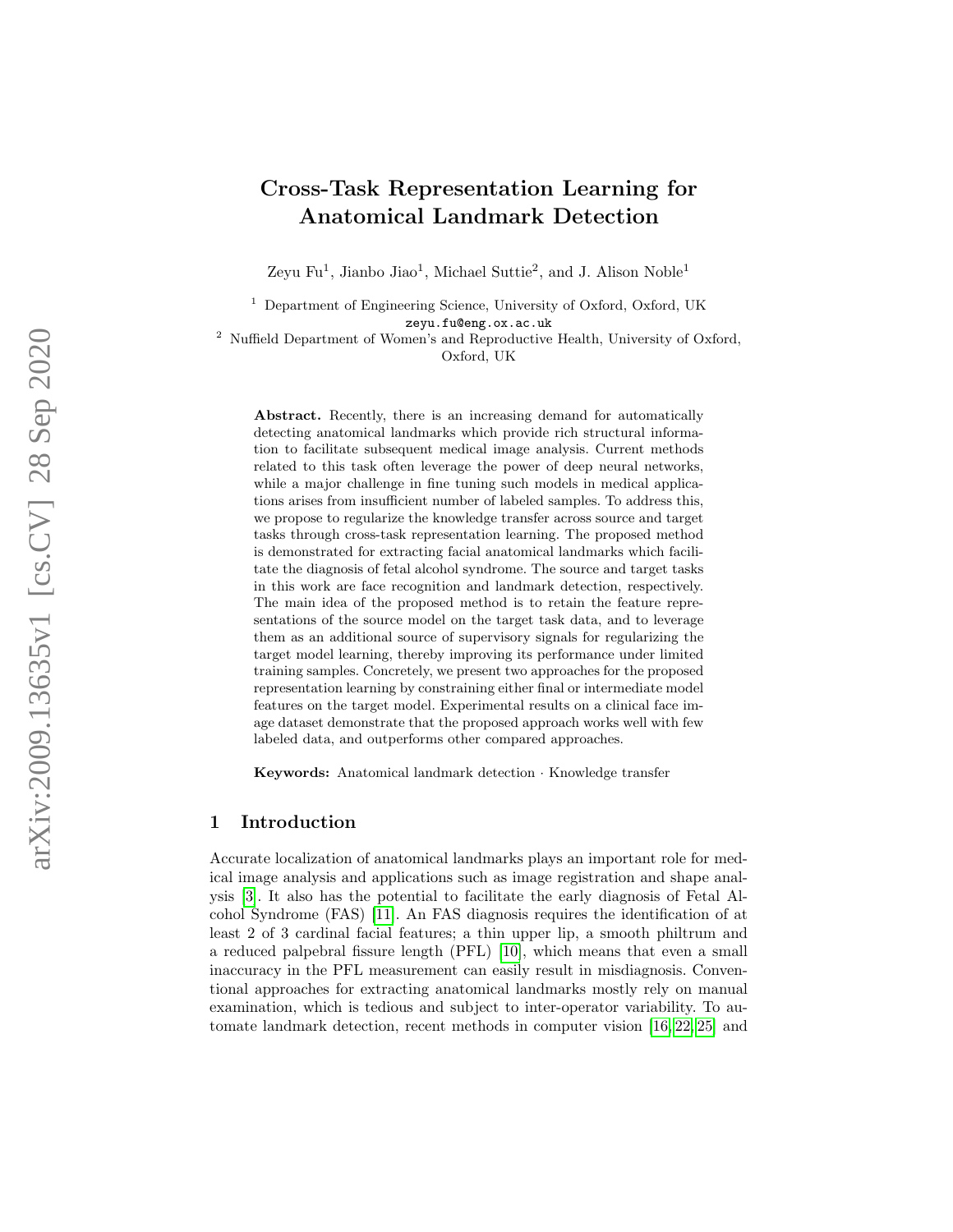#### 2 Z. Fu et al.

medical image analysis [\[3,](#page-9-0) [11,](#page-9-1) [26\]](#page-10-2) have extensively relied on convolutional neural networks (CNN) for keypoint regression. Although these models have achieved promising performance, this task still remains challenging especially when handling the labeled data scarcity in medical domain, due to expensive and inefficient annotation process. Transfer learning, in particular fine-tuning pre-trained models from similar domains have been widely used to help reduce over-fitting by providing a better initialization [\[17\]](#page-9-4). However, merely fine-tuning the existing parameters may arguably lead to a suboptimal local minimum for the target task, because much knowledge of the pre-trained model in the feature space is barely explored  $[13, 14]$  $[13, 14]$ . To address this, we explore the following question: Is it possible to leverage the abundant knowledge from a domain-similar source task to guide or regularize the training of the target task with limited training samples?

We investigate this hypothesis via cross-task representation learning, where "cross-task" here means that the learning process is made between the source and target tasks with different objectives. In this work, the proposed cross-task representation learning approach is illustrated for localizing anatomical landmarks in clinical face images to facilitate early recognition of fetal alcohol syndrome [\[1\]](#page-8-0), where the source and target tasks are face recognition and landmark detection. Intuitively, the proposed representation learning is interpreted as preserving feature representations of a source classification model on the target task data, which serves as a regularization constraint for learning the landmark detector. Two approaches for the proposed representation learning are developed by constraining either final or intermediate network features on the target model.

Related Work. Current state-of-art methods formulate the landmark detection as a CNN based regression problem, including two main frameworks: direct coordinate regression  $[6,24]$  $[6,24]$  and heatmap regression [\[16,](#page-9-3)[22\]](#page-10-0). Heatmap regression usually outperforms its counterpart as it preserves high spatial resolution during regression. In medical imaging, several CNN architectures have been developed based on attention mechanisms [\[3,](#page-9-0) [26\]](#page-10-2), and cascaded processing [\[23\]](#page-10-4) for the enhancement of anatomical landmark detection. However, the proposed learning approach in this paper focuses on internally enriching the feature representations for the keypoint localization without complicating the network design.

Among existing knowledge transfer approaches, fine-tuning [\[22\]](#page-10-0), as a standard practice initializes from a pre-trained model and shifts its original capability towards a target task, where a small learning rate is often applied and some model parameters may need to be frozen to avoid overfitting. However, empirically modifying the existing parameters may not generalize well over the small training dataset. Knowledge distillation originally proposed for model compression [\[9\]](#page-9-8) is also related to knowledge transfer. This technique has been successfully extended and applied to various applications, including hint learning [\[20\]](#page-10-5), incremental learning [\[5,](#page-9-9) [15\]](#page-9-10), privileged learning [\[4\]](#page-9-11), domain adaptation [\[7\]](#page-9-12) and human expert knowledge distillation [\[19\]](#page-9-13). These distillation methods focused on training a compact model by operating the knowledge transfer across the same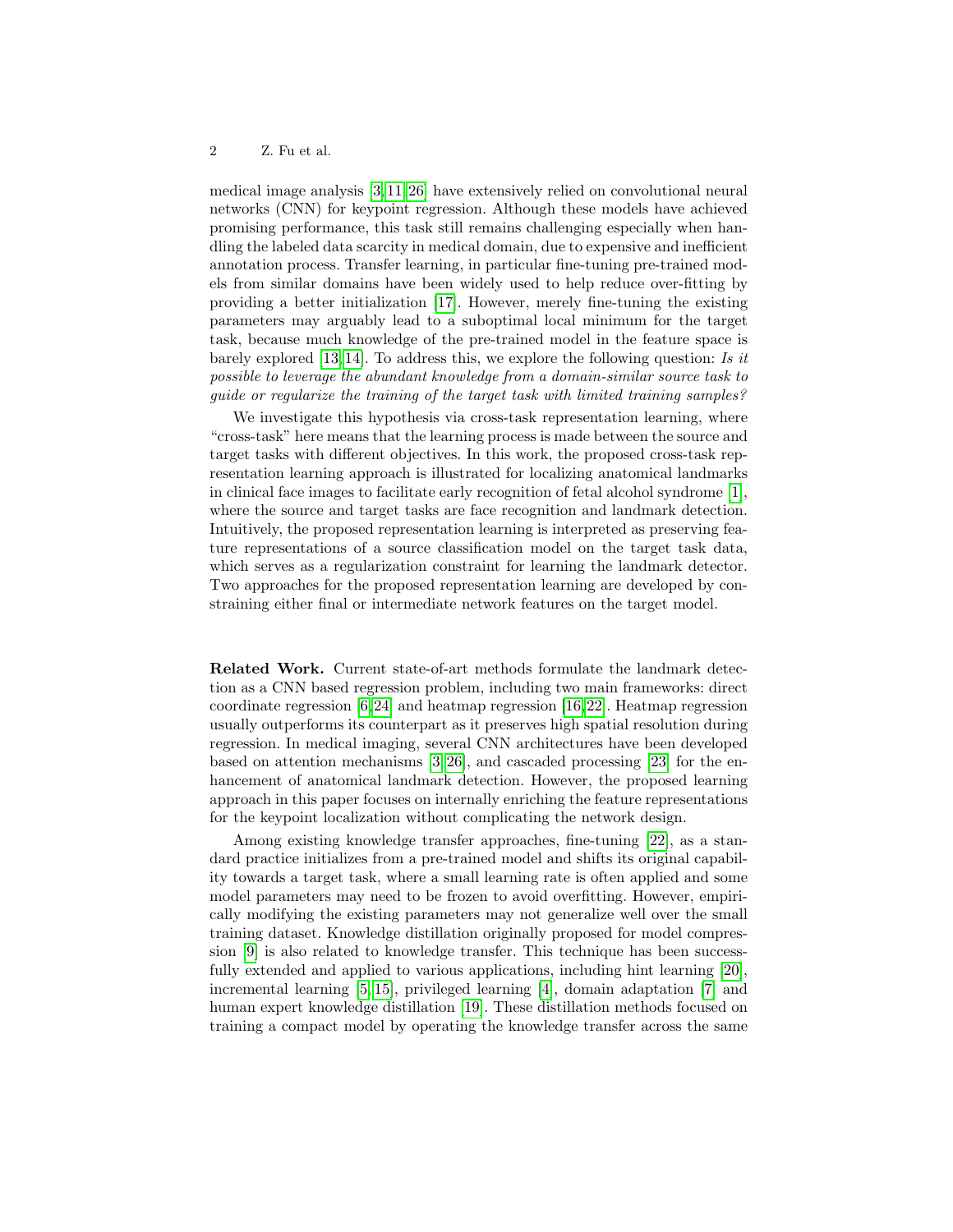Cross-Task Representation Learning for Anatomical Landmark Detection 3

tasks [\[9,](#page-9-8) [19,](#page-9-13) [20\]](#page-10-5). However, our proposed learning approach aims to regularize the transfer learning across different tasks.

Contributions. We propose a new deep learning framework for anatomical landmark detection under limited training samples. The main contributions are: (1) we propose a cross-task representation learning approach whereby the feature representations of a pre-trained classification model are leveraged for regularizing the optimization of landmark detection. (2) We present two approaches for the proposed representation learning by constraining either final or intermediate network features on the target task data. In addition, a cosine similarity inspired by metric learning is adopted as a regularization loss to transfer the relational knowledge between tasks. (3) We experimentally show that the proposed learning approach performs well in anatomical landmark detection with limited training samples and is superior to standard transfer learning approaches.

#### 2 Method

In this section, we first present the problem formulation of anatomical landmark detection, and then describe the design of the proposed cross-task representation learning to address this task.

#### 2.1 Problem Formulation

In this paper, our target task is anatomical landmark detection, which aims to localize a set of pre-defined anatomical landmarks given a facial image. Let  $\mathcal{D}^t = {\{\mathbf{I}_i^t, \mathbf{p}_i^t\}}_{i=1}^{N_t}$  be the training dataset with  $N_t$  pairs of training samples in the target domain.  $I_i^t \in \mathbb{R}^{H \times W \times 3}$  represents a 2D RGB image with height H and width  $W, p_i^t = [(x_1, y_1), (x_2, y_2), ..., (x_K, y_K)] \in \mathbb{R}^{2 \times K}$  denotes the corresponding labeled landmark coordinates, and  $K$  is the number of anatomical landmarks  $(K = 14)$ . We formulate this task using heatmap regression, inspired by its recent success in keypoint localization [\[16,](#page-9-3) [22\]](#page-10-0). Following prior work [\[16\]](#page-9-3), we downscale the labeled coordinates to  $1/4$  of the input size  $(\mathbf{p}_i^t = \mathbf{p}_i^t/4)$ , and then transform them to a set of heatmaps  $\mathbf{G}_i^t \in \mathbb{R}^{(H/4)\times (W/4)\times K}$ . Each heatmap  ${\bf g}_k^t \in \mathbb{R}^{(H/4)\times (W/4)}, k \in \{1, ..., K\}$  is defined as a 2D Gaussian kernel centered on the k-th landmark coordinate  $(x_k, y_k)$ . The  $(a, b)$  entry of  $\mathbf{g}_k^t$  is computed as  $\mathbf{g}_k^t(a,b) = \exp(-\frac{(a-x_k)^2 + (b-y_k)^2}{2\sigma^2})$ , where  $\sigma$  denotes the kernel width  $(\sigma = 1.5)$ pixels). Consequently, the goal is to learn a network which regresses each input image to a set of heatmaps, based on the updated dataset  $\mathcal{D}^t = {\{\mathbf{I}_i^t, \mathbf{G}_i^t\}_{i=1}^{N_t}}$ .

For this regression problem, most state-the-of-the-art methods [\[22,](#page-10-0)[25\]](#page-10-1) follow the encoder-decoder design, in which a pre-trained network (e.g. ResNet50 [\[8\]](#page-9-14)) is usually utilized in the encoder for feature extraction, and then the entire network or only the decoder is fine-tuned during training. However, due to the limited number of training samples in our case, merely relying on standard fine-tuning may not always provide a good localization accuracy. Therefore, we present the proposed solution to address this problem in the next section.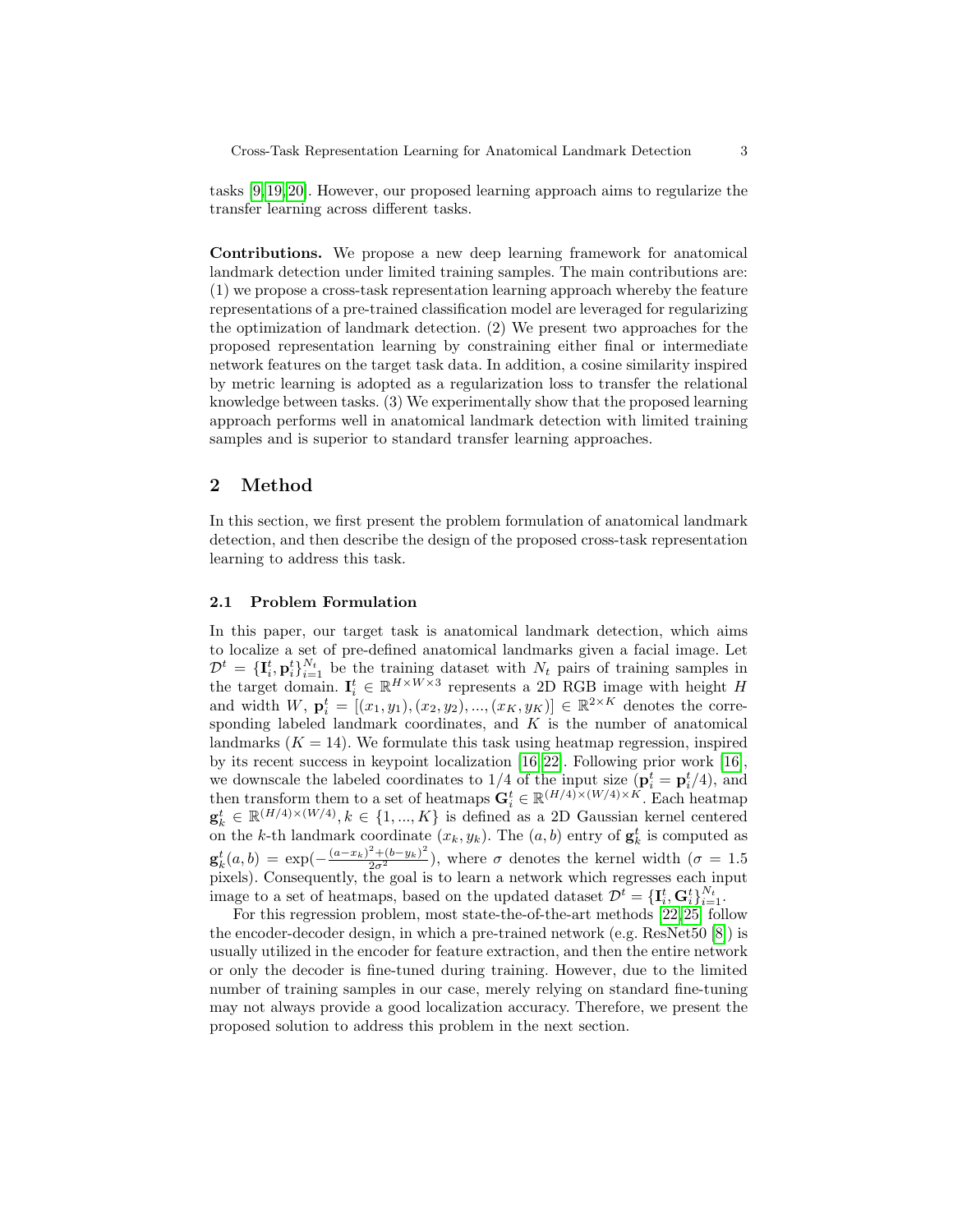

<span id="page-4-0"></span>Fig. 1. Illustration of proposed approaches for learning the anatomical landmark detection models, where (a) presents the regularization constraint on the final layer output  $(L_{CD})$ , and (b) is to constrain the predictions on the encoder output  $(L_{ED})$ .

#### 2.2 Cross-Task Representation Learning

Overview. Fig. [1](#page-4-0) depicts the overall design of the proposed cross-task representation learning approach. Firstly, the source model pre-trained on a face classification task is operated in the inference mode to predict rich feature representations from either classification or intermediate layers for the target task data. The target model is then initialized from the source model and extended with a task-specific decoder for the task of landmark detection  $(L_R)$ . Obtained feature representations are then transferred by regularization losses  $(L_{CD}$  or  $L_{ED}$ ) for regularizing the target model learning.

Source Model. We consider a pre-trained face classification network as our source model, since generic facial representations generated from this domainsimilar task have been demonstrated to be helpful for other facial analysis [\[21\]](#page-10-6). Formally, let  $\mathcal{S}_{\theta_1,\theta_2} : \mathbb{R}^{H \times W \times 3} \to \mathbb{R}^C$  be the source network for a face classification task with C classes, where  $\theta_1$  and  $\theta_2$  are the learnable parameters. The network consists of a feature extractor (encoder)  $f_{\theta_1}^s : \mathbb{R}^{H \times W \times 3} \to \mathbb{R}^d$  and a classifier  $g_{\theta_2}^s : \mathbb{R}^d \to \mathbb{R}^C$ , where d denotes the dimensionality of the encoder output. A cross-entropy loss is typically used to train the network  $\mathcal{S}_{\theta_1,\theta_2} := g_{\theta_2}^s(f_{\theta_1}^s(\mathbf{I}))$ which maps a facial image to classification scores based on a rich labeled dataset  $\mathcal{D}^s$ . In practice, we adopt a pre-trained ResNet-50 [\[8\]](#page-9-14) model from VGGFace2 [\[2\]](#page-9-15) for the source network. Other available deep network architectures could also be utilized for this purpose.

**Target Model.** For the task of heatmap regression, the target network  $\mathcal{T}_{\theta_1,\theta_2}$  is firstly initialized from the pre-trained source network. We then follow the design of [\[22\]](#page-10-0), employing three deconvolutional layers after the encoder output  $f_{\theta_1}^t(\mathbf{I})$  to recover the desired spatial resolution, where each layer has the dimension of 256 and  $4 \times 4$  kernel with the stride of 2. Finally, a  $1 \times 1$  convolutional layer is added to complete this task-specific decoder  $h_{\theta_3}^t(f_{\theta_1}^t(\mathbf{I})) : \mathbb{R}^d \to \mathbb{R}^{(H/4)\times(W/4)\times K}$ . The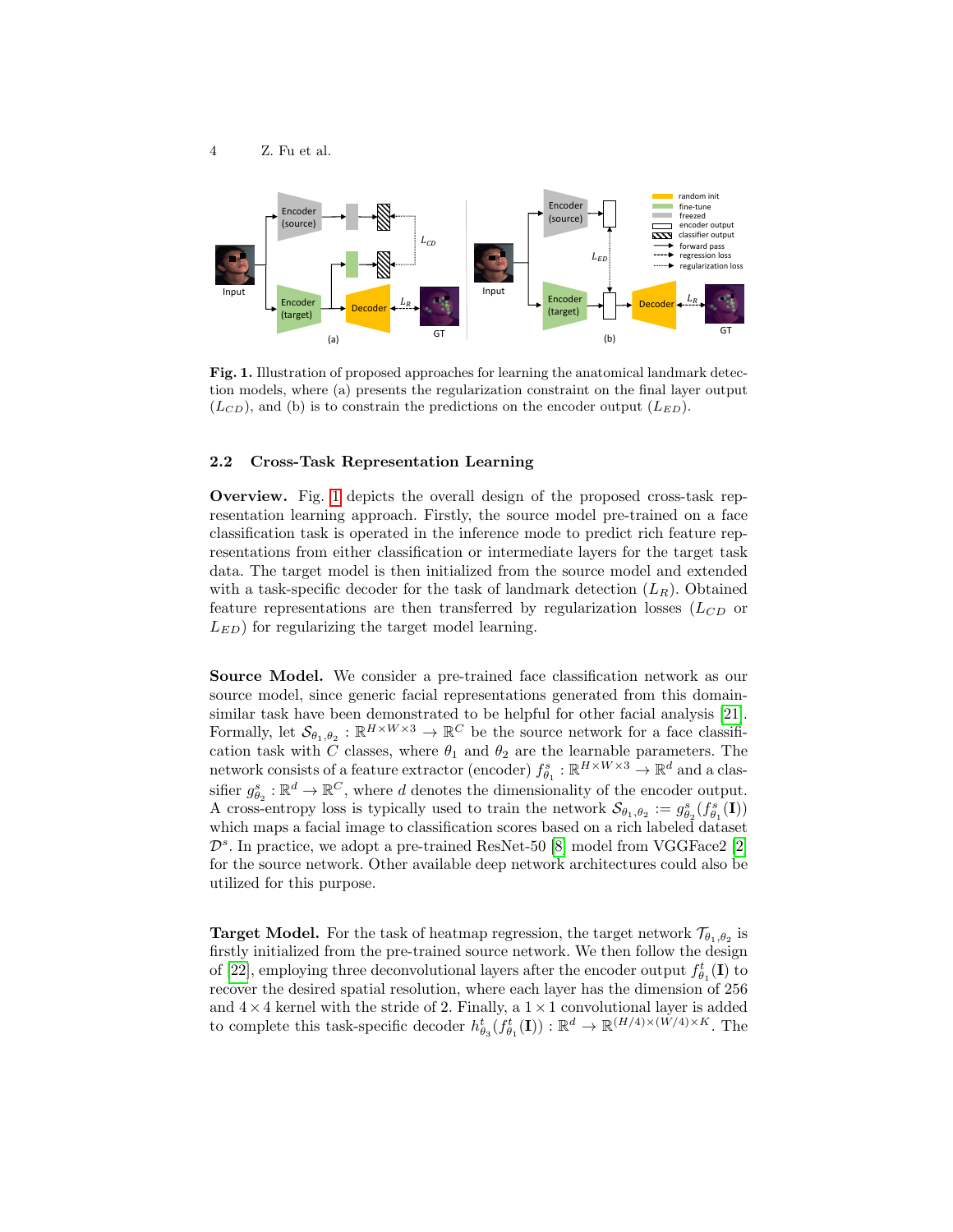

<span id="page-5-0"></span>Fig. 2. Illustration of proposed framework for testing landmark detection models.

primary learning objective is to minimize the following loss between the decoder outputs and the labeled heatmaps,

$$
L_R = \frac{1}{N_t} \sum_{i=1}^{N_t} \left\| \mathbf{G}_i^t - h_{\theta_3}^t(f_{\theta_1}^t(\mathbf{I}_i^t)) \right\|_F^2
$$
 (1)

where  $F$  denotes the Frobenius norm.

Regularized Knowledge Transfer. Motivated by knowledge distillation, we aim to regularize the network training by directly acquiring the source model's predictions for the target task data  $\mathcal{D}^t$ , which are further transferred through a regularization loss  $L<sub>D</sub>$ . Hence, the total loss is defined as,

<span id="page-5-1"></span>
$$
L = L_R + \lambda L_D \tag{2}
$$

where  $\lambda$  is a weighting parameter. If  $\lambda = 0$ , the knowledge transfer becomes standard fine-tuning, as no regularization is included.

For the design of  $L<sub>D</sub>$ , we firstly consider constraining the distance between the final layer outputs of the two networks, as shown in Fig. [1](#page-4-0) (a). Similar to the distillation loss in [\[9\]](#page-9-8), we use a temperature parameter  $\mu$  with softmax function to smooth the predictions, but the original cross-entropy function is replaced by the following term,

<span id="page-5-2"></span>
$$
L_{CD} = \frac{1}{N_t} \sum_{i=1}^{N_t} \left\| softmax\left(\frac{g_{\theta_2}^s(f_{\theta_1}^s(\mathbf{I}_i^t))}{\mu}\right) - softmax\left(\frac{g_{\theta_2}^t(f_{\theta_1}^t(\mathbf{I}_i^t))}{\mu}\right) \right\|_2^2.
$$
 (3)

The purpose of this design of  $L_{CD}$  is to directly align the facial embeddings between instances, instead of preserving the original classification ability.

Moreover, we consider matching the features maps produced from both encoders as another choice, as shown in Fig. [1](#page-4-0) (b). Motivated by the work in [\[18\]](#page-9-16), we adopt the cosine similarity for the feature alignment as described below,

$$
L_{ED} = 1 - \sum_{i=1}^{N_t} \cos(f_{\theta_1}^s(\mathbf{I}_i^t), f_{\theta_1}^t(\mathbf{I}_i^t)).
$$
\n(4)

We conjecture that penalizing higher-order angular differences in this context would help transfer the relational information across different tasks, and also give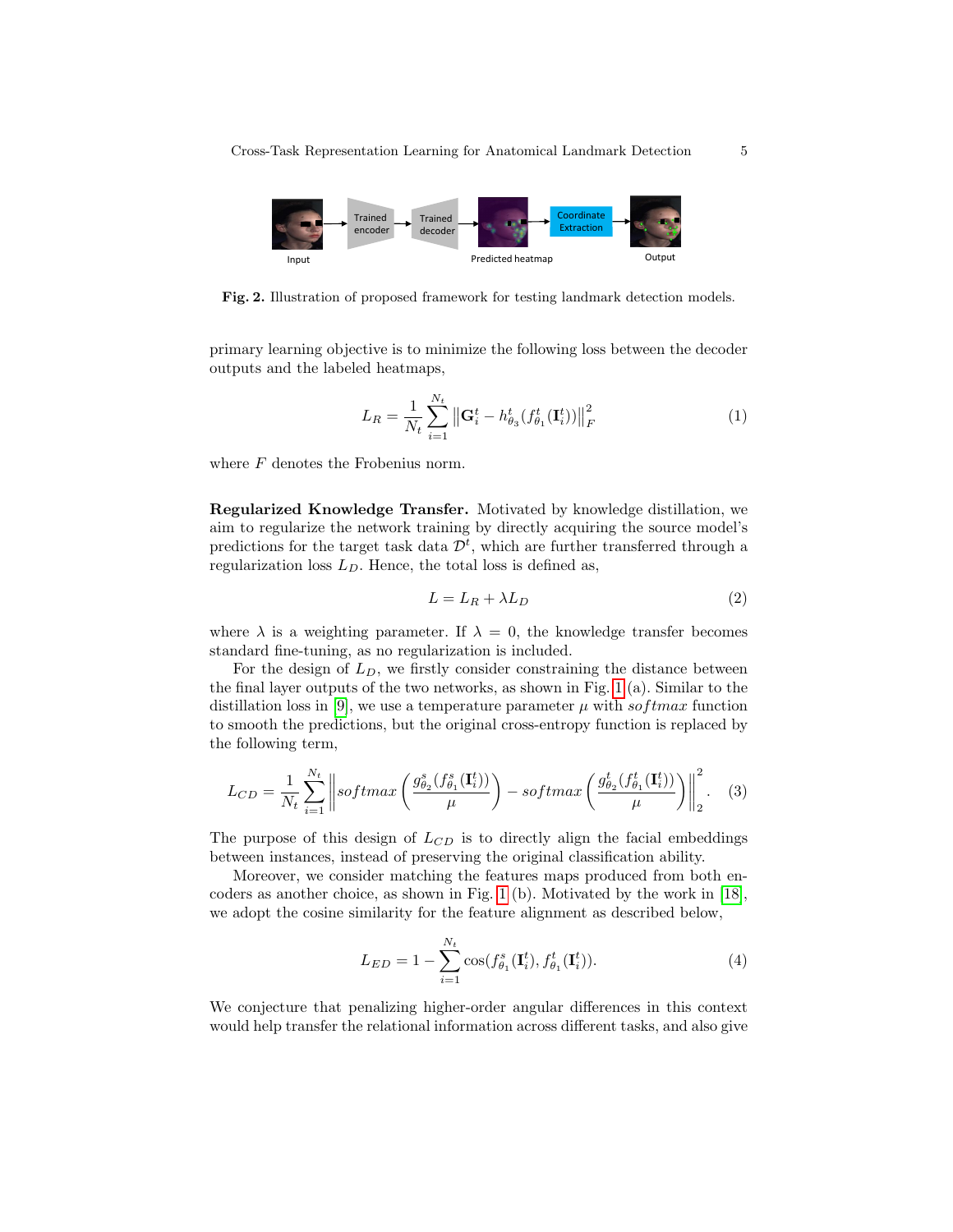6 Z. Fu et al.

more flexibility for the target model learning. Besides, both regularization terms can be combined together to regularize the learning process. Different approaches of the proposed learning strategy will be evaluated in the experimental section.

During inference, as shown in Fig. [2,](#page-5-0) only the trained target model is used to infer the heatmaps, and each of them is further processed via an argmax function to obtain final landmark locations.

#### 3 Experiments

#### 3.1 Dataset and Implementation Details

We evaluate the proposed approach for extracting facial anatomical landmarks. Images used for training and test datasets were collected by the Collabora-tive Initiative on Fetal Alcohol Spectrum Disorders (CIFASD)<sup>[3](#page-6-0)</sup>, a global multidisciplinary consortium focused on furthering the understanding of FASD. It contains subjects from 4 sites across the USA, aged between 4 and 18 years. Each subject was imaged using a commercially available static 3D photogrammetry system from 3dMD[4](#page-6-1) . For this study, we utilize the high-resolution 2D images captured during 3D acquisition, which are used as UV mapped textures for the 3D surfaces.

Specifically, we acquired in total 1549 facial images annotated by an expert, and randomly split them into training/validation set  $(80\%)$ , and test set  $(20\%)$ . All the images were cropped and resized to  $256 \times 256$  for the network training and evaluation. Standard data augmentation was performed with randomly horizontal flip  $(50\%)$  and scaling  $(0.8)$ . During training, the Adam optimizer [\[12\]](#page-9-17) was used for the optimization with the mini-batch size of 2 for 150 epochs. A polynomial decay learning rate was used with the initial value of 0.001. Parameters of  $\lambda$  and  $\mu$  used in [\(2\)](#page-5-1) and [\(3\)](#page-5-2) were set to 0.002 and 2, respectively.

#### 3.2 Evaluation Metrics

For the evaluation, we firstly employ the Mean Error (ME), which is a commonlyused evaluation metric in the task of facial landmark detection. It is defined as,  $ME = \frac{1}{N_e} \sum_{i=1}^{N_e} \frac{1}{K} ||\mathbf{p}_i - \hat{\mathbf{p}}_i||_2$ , where  $N_e$  is the number of images in the test set, and  $\hat{\mathbf{p}}_i$  and  $\hat{\mathbf{p}}_i$  denote the manual annotations and predictions, respectively. Note that the original normalization factor measured by inter-ocular distance (Euclidean distance between outer eye corners) is not included in this evaluation, due to the unavailable annotations for the other eye, as illustrated in Fig. [3.](#page-7-0) In addition, we use the Cumulative Errors Distribution (CED) curve with the metrics of Area-Under-the-Curve (AUC) and Failure Rate (FR), where a failure case is considered if the point-to-point Euclidean error is greater than 1.2. Higher scores of AUC or lower scores of FR demonstrate the larger proportion of the test set is well predicted.

<span id="page-6-0"></span><sup>3</sup> https://cifasd.org/

<span id="page-6-1"></span> $4 \text{ http://www.3dmd.com/}$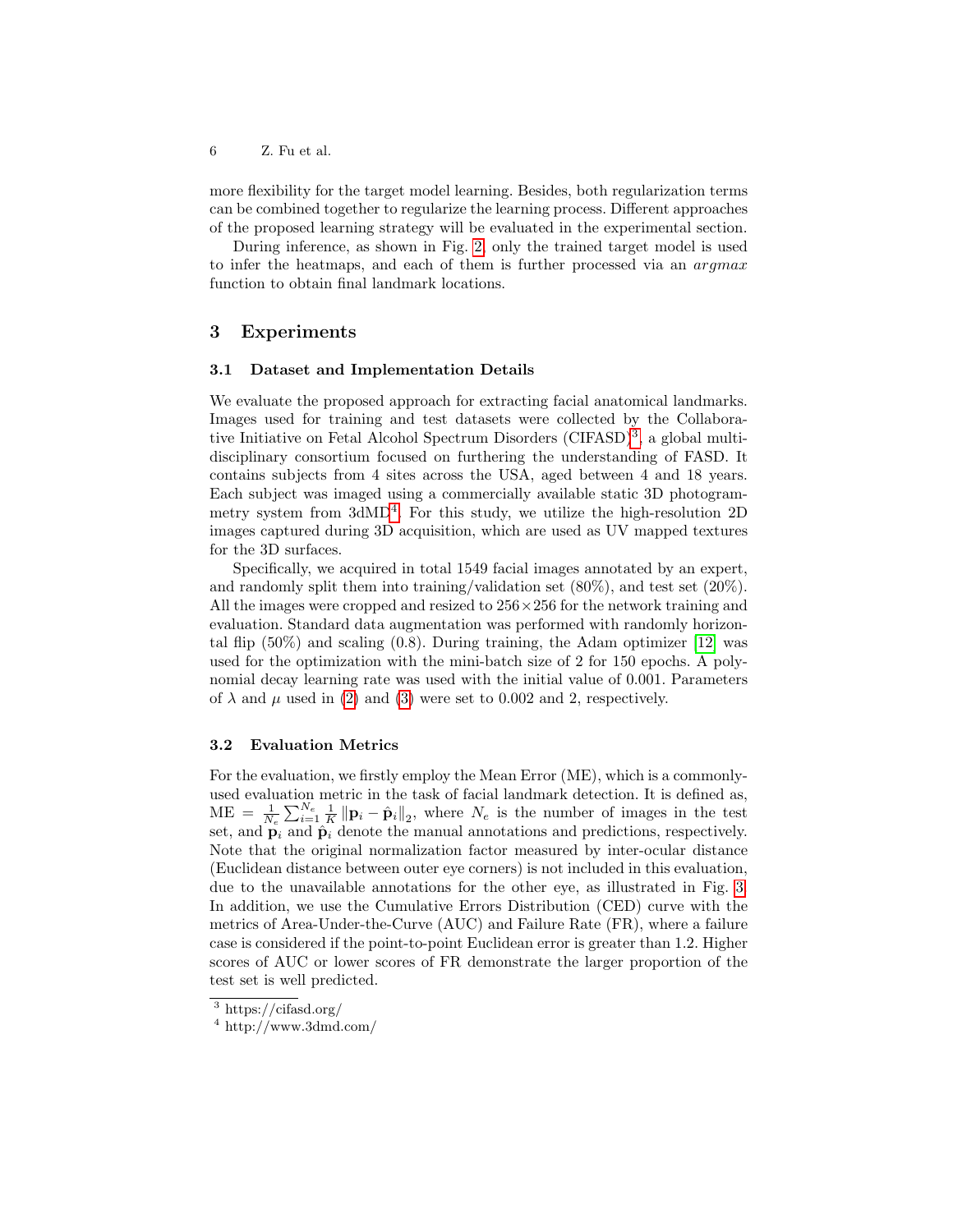

<span id="page-7-0"></span>Fig. 3. Qualitative performance of landmark prediction and heatmap regression on the test set. Subjects' eyes are masked for privacy preservation. Better viewed in color.



<span id="page-7-2"></span>Fig. 4. Evaluation of CED curve on the test set. Better viewed in color.

| Method    | $ME \pm SD$                                        | FR. | <b>AUC</b>     |
|-----------|----------------------------------------------------|-----|----------------|
| $FE$ [22] | $1.822 \pm 0.501$ 94.52%                           |     | 0.01           |
| FTP [22]  | $1.161 \pm 0.261$ 40.32%                           |     | 0.10           |
| FT [22]   | $ 0.858 \pm 0.238 10.65\%$                         |     | 0.29           |
| HG [16]   | $0.879 \pm 0.386$   12.58%                         |     | 0.30           |
| CTD-CD    | $0.842 \pm 0.246$ 5.81\%                           |     | 0.31           |
| CTD-ED    | $0.830 \pm 0.245$ 7.74\%                           |     | 0.32           |
|           | CTD-Com $\vert 0.829 \pm 0.253 \vert 6.45\% \vert$ |     | $ 0.32\rangle$ |

<span id="page-7-1"></span>Table 1. Quantitative evaluation on the test set.

#### 3.3 Results and Discussions

To verify the effectiveness of the proposed cross-task representation learning (CTD) approach, we compare to a widely-used CNN model: stacked Hourglass (HG) [\[16\]](#page-9-3) and three variants of fine-tuning [\[22\]](#page-10-0) without regularization ( $\lambda = 0$ ): Feature Extraction (FE) with freezing the encoder, Fine Tuning Parts (FTP) without freezing the final convolutional layer of the encoder, and Fine Tuning (FT) without freezing any layer. In addition, we present an ablation study to examine the significance of each approach in our proposed CTD, including the regularization on the classifier output (CTD-CD), the regularization on the encoder output (CTD-ED), and the regularization on both outputs (CTD-Com).

Fig. [3](#page-7-0) shows the qualitative comparisons between different models on the test set. As we can see, the predicted landmarks from the proposed methods generally achieve the better alignment with the ground truth (the first left column) than the others, and seem to be more robust to difficult pixels especially when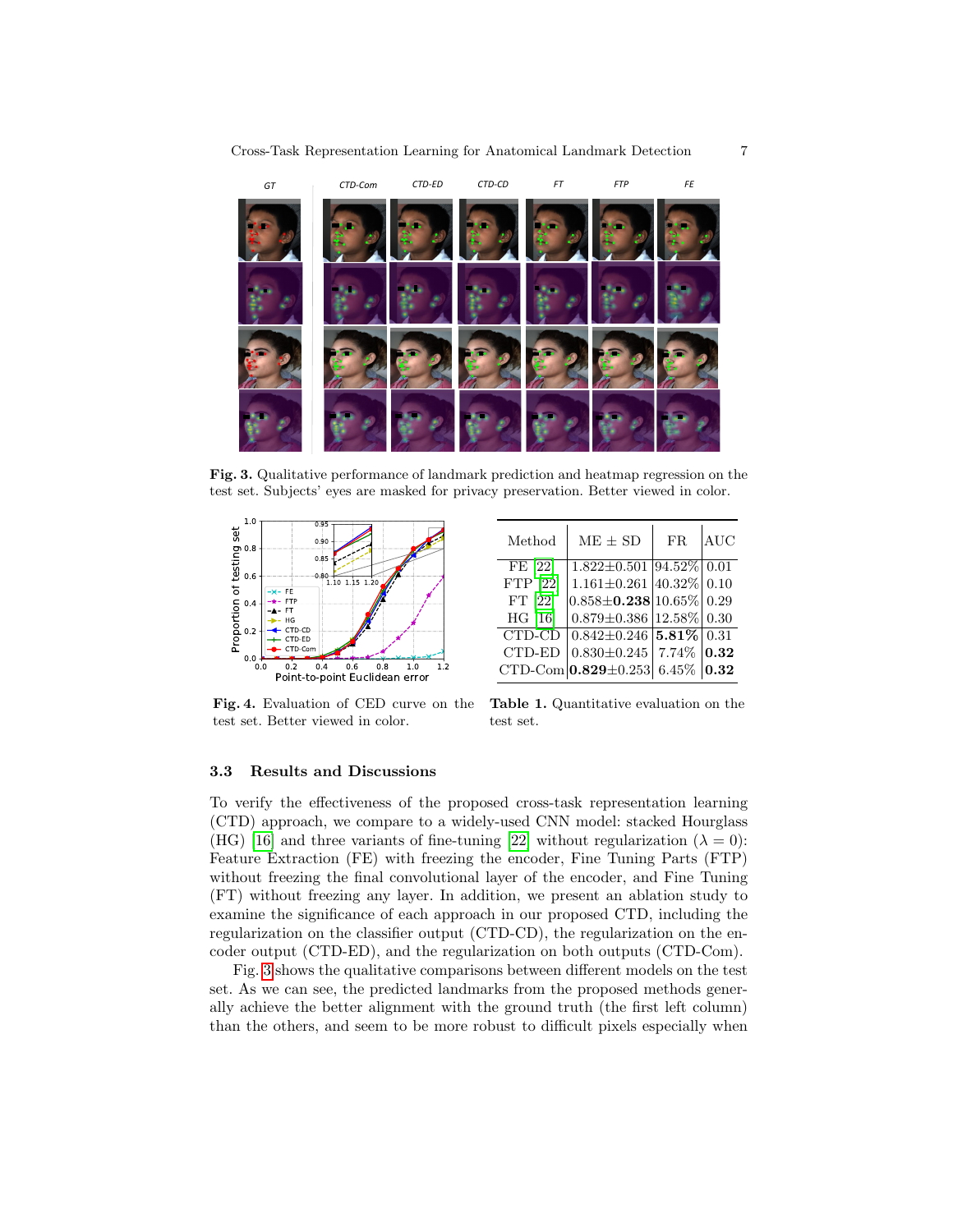#### 8 Z. Fu et al.

landmarks are in close proximity (upper lip). One possible reason is that feature representations generated from the source model encode richer facial semantics, which make landmark spatial locations more discriminative. Furthermore, the visualization of predicted heatmaps explains how each compared model responds to the desired task. We observe that our cross-task representation learning can effectively suppress spurious responses and improve the feature confidence in related regions, so that more accurate predictions can be achieved.

On the other hand, Table [1](#page-7-1) summarizes the quantitative evaluation by reporting the statistics for each model. Fig. [4](#page-7-2) depicts the CED curve which provides an intuitive understanding of the overall performance of the compared models. These evaluations above demonstrate that the proposed methods consistently outperform standard fine-tuning solutions. Moreover, CTD-ED performs slightly better than CTD-CD considering the scores of ME and AUC. This may be explained by the fact that features from intermediate layers are not only semantic, and also contain to some extent structural information which is beneficial for localization [\[7\]](#page-9-12). Interestingly, CTD-Com using both regularization losses achieves similar results in CTD-ED, as a result, CTD-ED may be considered as a better choice for the regularization of transfer learning.

#### 4 Conclusions

In this paper, we presented a new cross-task representation learning approach to address the problem of anatomical landmark detection where labeled training data is limited. The proposed learning approach considered reusing the knowledge from a domain-similar source task as a regularization constraint for learning the target landmark detector. Moreover, several regularization constraints for the proposed learning approach were considered. Experimental results suggested that the proposed learning approach works well with limited training samples and outperforms other compared solutions. The proposed approach can be potentially applied to other related applications in the clinical domain where the target task has small training set and the source task data is not accessible.

Acknowledgements. This work was done in conjunction with the Collaborative Initiative on Fetal Alcohol Spectrum Disorders (CIFASD), which is funded by grants from the National Institute on Alcohol Abuse and Alcoholism (NI-AAA). This work was supported by NIH grant U01AA014809 and EPSRC grant EP/M013774/1.

#### References

<span id="page-8-0"></span>1. Astley, S.J.: Palpebral fissure length measurement: accuracy of the FAS facial photographic analysis software and inaccuracy of the ruler. Journal of Population Therapeutics and Clinical Pharmacology  $22(1)$ , e9–e26 (2015)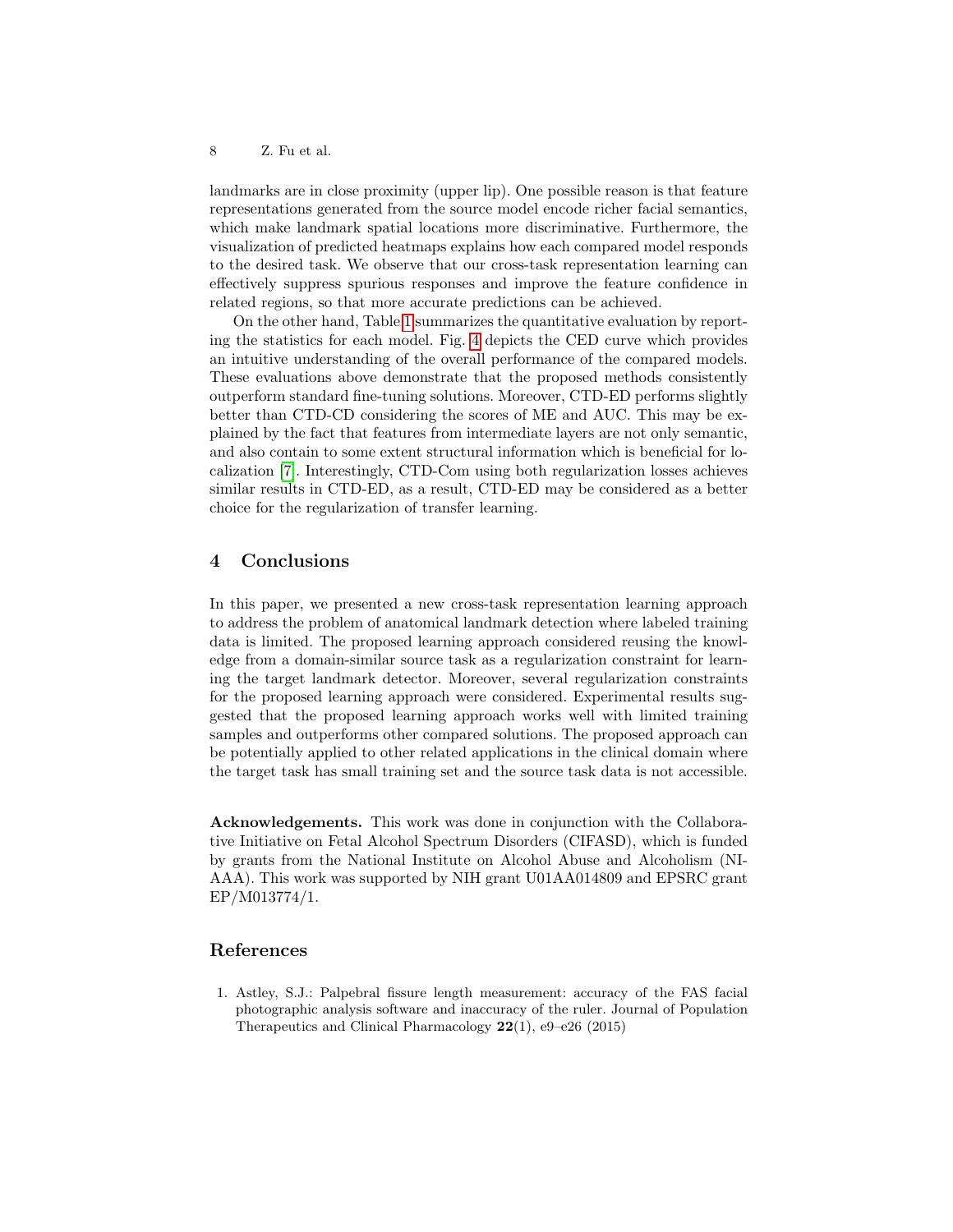Cross-Task Representation Learning for Anatomical Landmark Detection 9

- <span id="page-9-15"></span>2. Cao, Q., Shen, L., Xie, W., Parkhi, O.M., Zisserman, A.: Vggface2: A dataset for recognising faces across pose and age. In: IEEE International Conference on Automatic Face Gesture Recognition. pp. 67–74 (2018)
- <span id="page-9-0"></span>3. Chen, R., Ma, Y., Chen, N., Lee, D., Wang, W.: Cephalometric landmark detection by attentive feature pyramid fusion and regression-voting. In: Medical Image Computing and Computer Assisted Intervention (MICCAI). pp. 873–881 (2019)
- <span id="page-9-11"></span>4. David Lopez-Paz, Lon Bottou, B.S.V.V.: Unifying distillation and privileged information pp. 1–10 (2016)
- <span id="page-9-9"></span>5. Dhar, P., Singh, R.V., Peng, K.C., Wu, Z., Chellappa, R.: Learning without memorizing. In: IEEE Conference on Computer Vision and Pattern Recognition (CVPR) (2019)
- <span id="page-9-7"></span>6. Feng, Z.H., Kittler, J., Awais, M., Huber, P., Wu, X.J.: Wing loss for robust facial landmark localisation with convolutional neural networks. In: The IEEE Conference on Computer Vision and Pattern Recognition (CVPR) (2018)
- <span id="page-9-12"></span>7. Gupta, S., Hoffman, J., Malik, J.: Cross modal distillation for supervision transfer. In: IEEE Conference on Computer Vision and Pattern Recognition (CVPR) (2016)
- <span id="page-9-14"></span>8. He, K., Zhang, X., Ren, S., Sun, J.: Deep residual learning for image recognition. In: IEEE Conference on Computer Vision and Pattern Recognition (CVPR) (2016)
- <span id="page-9-8"></span>9. Hinton, G., Vinyals, O., Dean, J.: Distilling the knowledge in a neural network. In: Conference on Neural Information Processing Systems (NeurIPS) Workshops (2015)
- <span id="page-9-2"></span>10. Hoyme, H.E., May, P.A., Kalberg, W.O., et al.: A practical clinical approach to diagnosis of fetal alcohol spectrum disorders: Clarification of the 1996 institute of medicine criteria. Pediatrics  $115(1)$ , 39-47 (2006)
- <span id="page-9-1"></span>11. Huang, R., Suttie, M., Noble, J.A.: An automated CNN-based 3D anatomical landmark detection method to facilitate surface-based 3D facial shape analysis. In: Medical Image Computing and Computer-Assisted Intervention (MICCAI) Workshops. pp. 163–171 (2019)
- <span id="page-9-17"></span>12. Kingma, D.P., Ba, J.: Adam: a method for stochastic optimization. In: Proc. of International Conference on Learning Representations (ICLR). pp. 1–15 (2015)
- <span id="page-9-5"></span>13. Li, X., Xiong, H., Wang, H., Rao, Y., Liu, L., Chen, Z., Huan, J.: DELTA: DEep learning transfer using feature map with attention for convolutional networks. In: Proc. of International Conference on Learning Representations (ICLR). pp. 1–13 (2019)
- <span id="page-9-6"></span>14. Li, X., Grandvalet, Y., Davoine, F.: Explicit inductive bias for transfer learning with convolutional networks. In: International Conference on Machine Learning (ICML). vol. 80, pp. 2830–2839 (2018)
- <span id="page-9-10"></span>15. Li, Z., Hoiem, D.: Learning without forgetting. IEEE Transactions on Pattern Analysis and Machine Intelligence 40(12), 2935–2947 (2018)
- <span id="page-9-3"></span>16. Newell, A., Yang, K., Deng, J.: Stacked hourglass networks for human pose estimation. In: European Conference on Computer Vision (ECCV). pp. 483–499 (2016)
- <span id="page-9-4"></span>17. Pan, S.J., Yang, Q.: A survey on transfer learning. IEEE Transactions on Knowledge and Data Engineering 22(10), 1345–1359 (2010)
- <span id="page-9-16"></span>18. Park, W., Kim, D., Lu, Y., Cho, M.: Relational knowledge distillation. In: IEEE Conference on Computer Vision and Pattern Recognition (CVPR) (2019)
- <span id="page-9-13"></span>19. Patra, A., Cai, Y., Chatelain, P., Sharma, H., Drukker, L., Papageorghiou, A.T., Noble, J.A.: Efficient ultrasound image analysis models with sonographer gaze assisted distillation. In: Proc. of Medical Image Computing and Computer-Assisted Intervention (MICCAI). pp. 394–402 (2019)